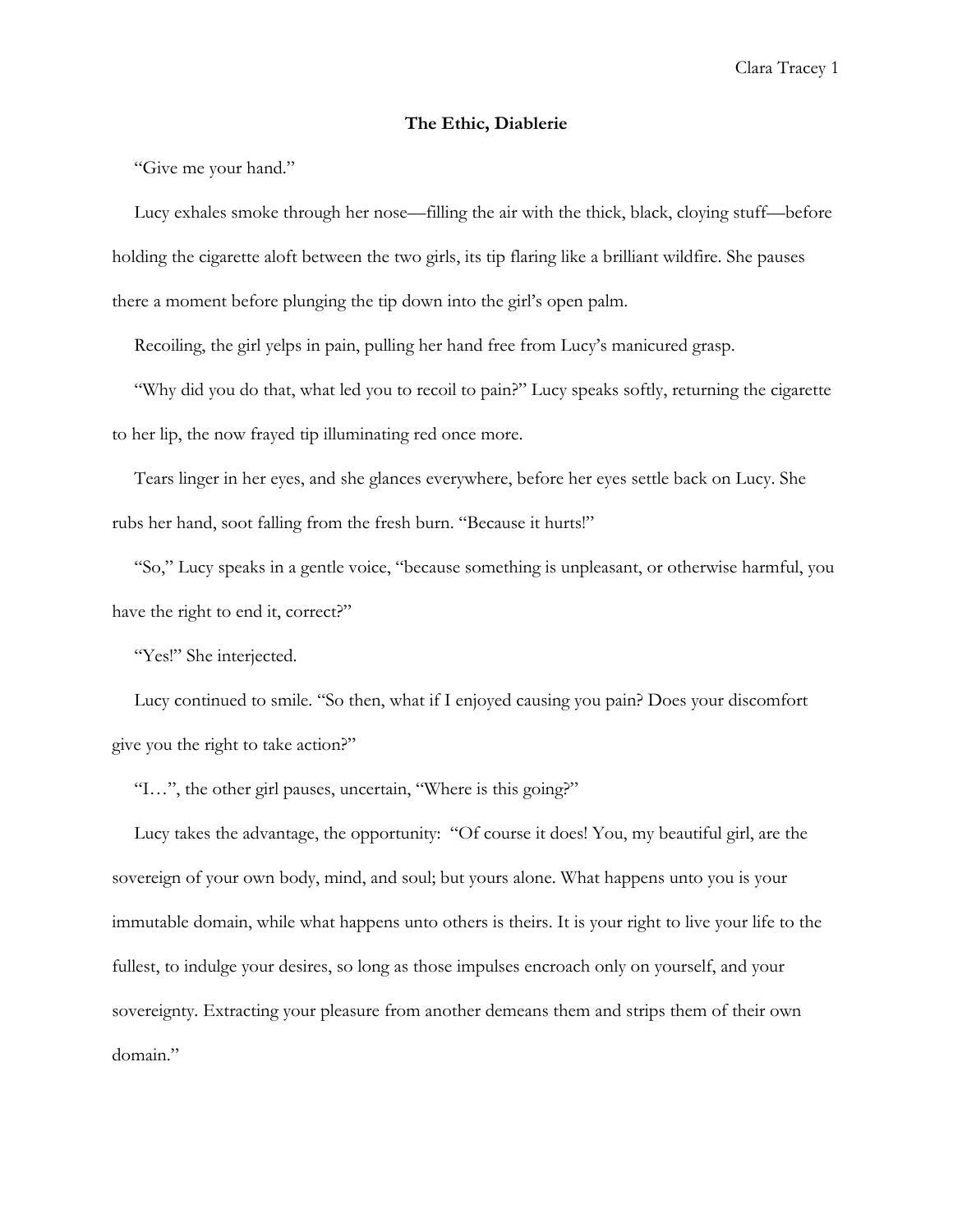Clara Tracey 2

Fresh tears brim at her eyes, desperation just below the skin. "But… That means I can't…"

Lucy leaned close, her hand taking the girl's. "Hardly. Even if others see your own form as wrong, it is still your form, and none have the right to judge it. Whatever pain you cause them due to your truth will be manifest in them. Your own form, you cannot help it: it is what it is, and passing it off otherwise would be a lie. You are your own goddess manifest, and this makes it your prerogative—your responsibility even—to craft yourself a temple of love. Trust me, whatever lies you choose to live—even for the safety of those around you—will cause more pain for them in the end. While it might take time to come out, to manifest from its cocoon, the truth must always spread its wings lest it rot inside its own husk."

The girl wipes the tears from her eyes, and stares wildly back at Lucy. "What about when the lie is painful though, what about…"

"Shhh," Lucy quiets, "the truth is always better, but what matters is the moment. When speaking the truth would bring you great harm—when others would beat and abuse you or another for it—hold it in until you may speak it freely. However, when such a lie will cause a wound to fester in the dark, cause mold to grow across it and foul icor drip from its pus filled cavities, the truth—however painful—is always superior. Even if you believe that such a truth will cause suffering, then you should, it is not only worse for you to lie, but worse for those around you, and the pain will get compounded as time passes."

The girl's tears had ceased, but her voice, it still trembled. "What of divine judgement though… What about…"

"Oh darling girl," Lucy squeezed her hand tightly, "When you shine like a radiant beacon so brilliantly, when you unfurl your wings and take flight: how could any god, however wicked, damn